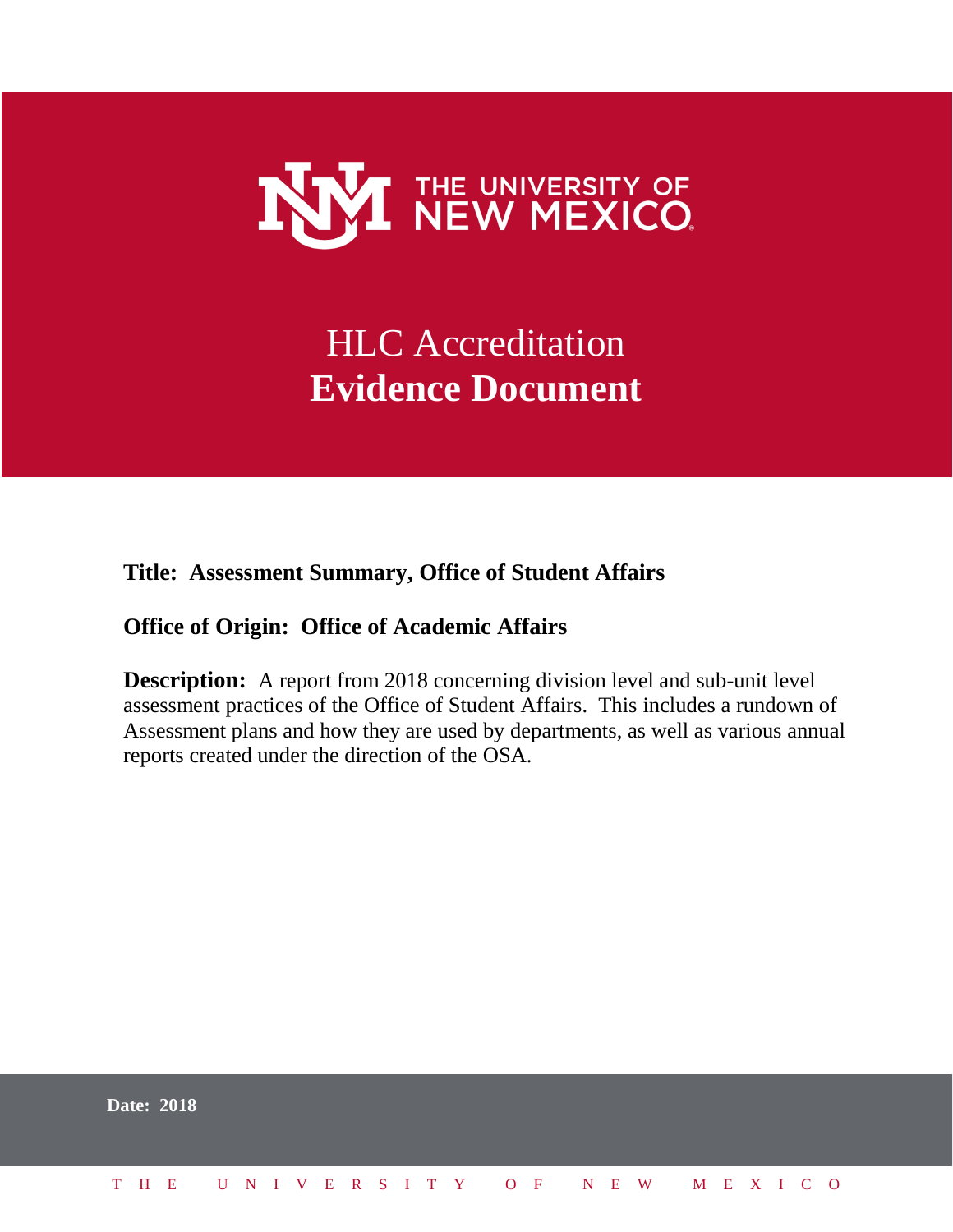#### **Assessment Summary, Office of Student Affairs**

*Submitted by Tim Schroeder, Acting Director of Assessment, OSA June 14, 2018*

The Office of Student Affairs (OSA) utilizes robust tools and methods to ensure that programs assess effectiveness through quantitative and qualitative data. This assessment occurs at the division level, as well as the sub-unit level.

#### **DIVISION LEVEL ASSESSMENT**

Assessment Plans: Each department within Student Affairs has completed an assessment plan. These plans articulate program goals (including alignment with university goals and strategic plans), student outcomes, and criteria for evaluating program success. These outcomes are tied to specific strategies and timelines, and include provisions for communicating recommendations. These plans were submitted in 2016-17, and are reviewed annually by the OSA Assessment Director.

Student Demographics & Outcomes Reports: Each summer, OSA departments submit lists of students served in the prior academic year to the OSA Assessment Director. For each department, a Student Demographics & Outcomes Report is created that describes their students served. These reports provide aggregated averages and counts including: pre-college academic performance, general demographics, financial demographics, UNM GPA, credit hour production, retention, graduation, academic level, college and major. These reports are used by the departments to better understand the students they serve, and the impact they have on those students. Departments also request reports for subsets of their students (i.e., student who participate in summer bridge programs). The OSA Division VP reviews these reports, and senior personnel work with directors to better target programming based on report findings. In addition, AVPs also request aggregated reports including all of the students served by their assigned departments. These reports are used by directors and AVPs to identify commonalities between departments, gaps where students are not served sufficiently, and strengths where students are served well.

Collective Impact Reports: Each fall, OSA departments submit Collective Impact Reports. These reports include departmental mission statements, descriptions of programs and initiatives, fiscal resources, strategic goals for the coming year, and selected impact and outcomes metrics. These reports are reviewed by the OSA Division VP, and are shared with senior administrators in the UNM Provost Office. They are utilized in strategic planning processes, and in describing OSA programming to key stakeholders.

Student Services Data Committee: A data and assessment committee focused on student academic attainment meets six times during the academic year. This committee reviews information from departments and AVP units (including data reports and collective impact reports) to identify strategies to improve student academic attainment rates (retention, GPA and graduation). During the past year, this group studied the impact of student services programs on students by comparing outcomes for served and non-served students. These results have been shared with senior OSA leaders, as well as with personnel involved in institutional strategic planning committees. This committee also created a preliminary list of impact practices utilized by constituent OSA departments, containing over 23 distinct categories. In the next year, this committee will survey OSA departments to quantify how often these practices are utilized, and to identify which departments rely most heavily on specific practices. This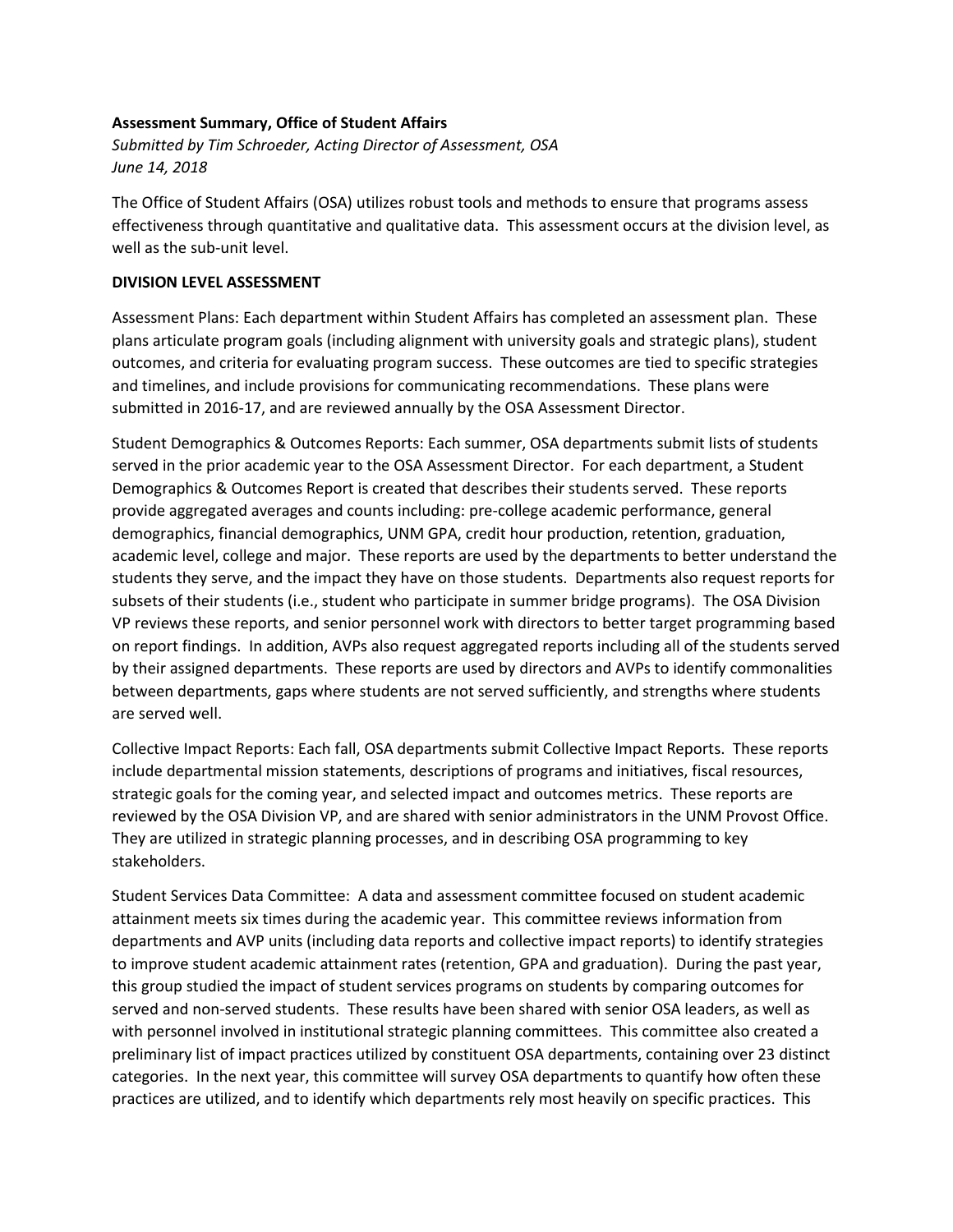information will be used to focus division-wide strategic planning on improving outcomes specific to individual practices.

#### **INDIVIDUAL DEPARTMENTS**

In addition to assessment at the division level, individual departments also engage in varying levels and types of assessment. Below are a few examples:

STEM Collaborative Center (the STCC). The STCC conducts annual evaluations of services and impacts. Each year, the STCC contracts with an external reviewer to conduct interviews with faculty, staff, students, administrators and other stakeholders. This process results in an annual assessment of program strengths, weaknesses, opportunities and recommendations. The STCC also collects student outcomes data throughout the year to measure the impact of STCC programs on target student populations. These results are shared with the STCC Oversight Council and with the US Department of Education. Finally, the STCC also publishes an annual STEM Benchmarking Report that details longitudinal UNM data on STEM student success (enrollment, STEM-interest, retention, graduation, etc). This report is made publicly available on the STCC website, and is most often used by faculty members who are applying for STEM education grants.

El Centro de la Raza. El Centro has developed a new tracking system to better understand how students utilize and benefit from their services. Students who come into the center sign in, specifying the reason the services they are accessing that day. First-time students also answer a few preliminary questions to help El Centro staff better understand the populations they serve. This information is used by El Centro staff to identify the most popular services, and to focus resources on improving services that receive less traffic. In addition, El Centro collects student evaluations for their major programs, including: El Puente Research Fellowships, Summa Academia, Transformar, CAMP and HEP. Finally, El Centro hosts regular "Cafecitos con Rosa" meetings where the director visits directly with students to discuss their interests and perceptions. These meetings often result in program improvements or refinements.

Student Health and Counseling (SHAC). SHAC has two main areas where they regularly collect data: patient surveys and quality improvement studies. Patient satisfaction data is collected via a 20 question post-encounter survey developed by the American College Health Association (ACHA). The survey is validated and provides the opportunity for SHAC to compare itself to other participating universities nationally. A related component involves a process for individuals to provide feedback on any aspect of their experience at SHAC, either online (preferred), or via paper. This feedback is anonymous unless the complainant provides contact information, is monitored daily and all complaints are reviewed monthly by the governing body. We also collect data regarding quality of care through our Quality Management program, which includes a comparison of internal results to externally bench-marked data. This process also involves a Peer Evaluation of all clinical providers at the health service.

African American Student Services (AASS): African American Student Services use the student data to study program effectiveness and better understand student demographics and outcomes. This data has been used during staff retreats and with student leaders to create semi-structured focus groups to discuss future programs and outreaching to their student population. Through the analysis of this data as well as through the use of exit survey, they constantly evaluate best ways to outreach to new students about our programs and how best to balance the focuses of cultural, academic, and social